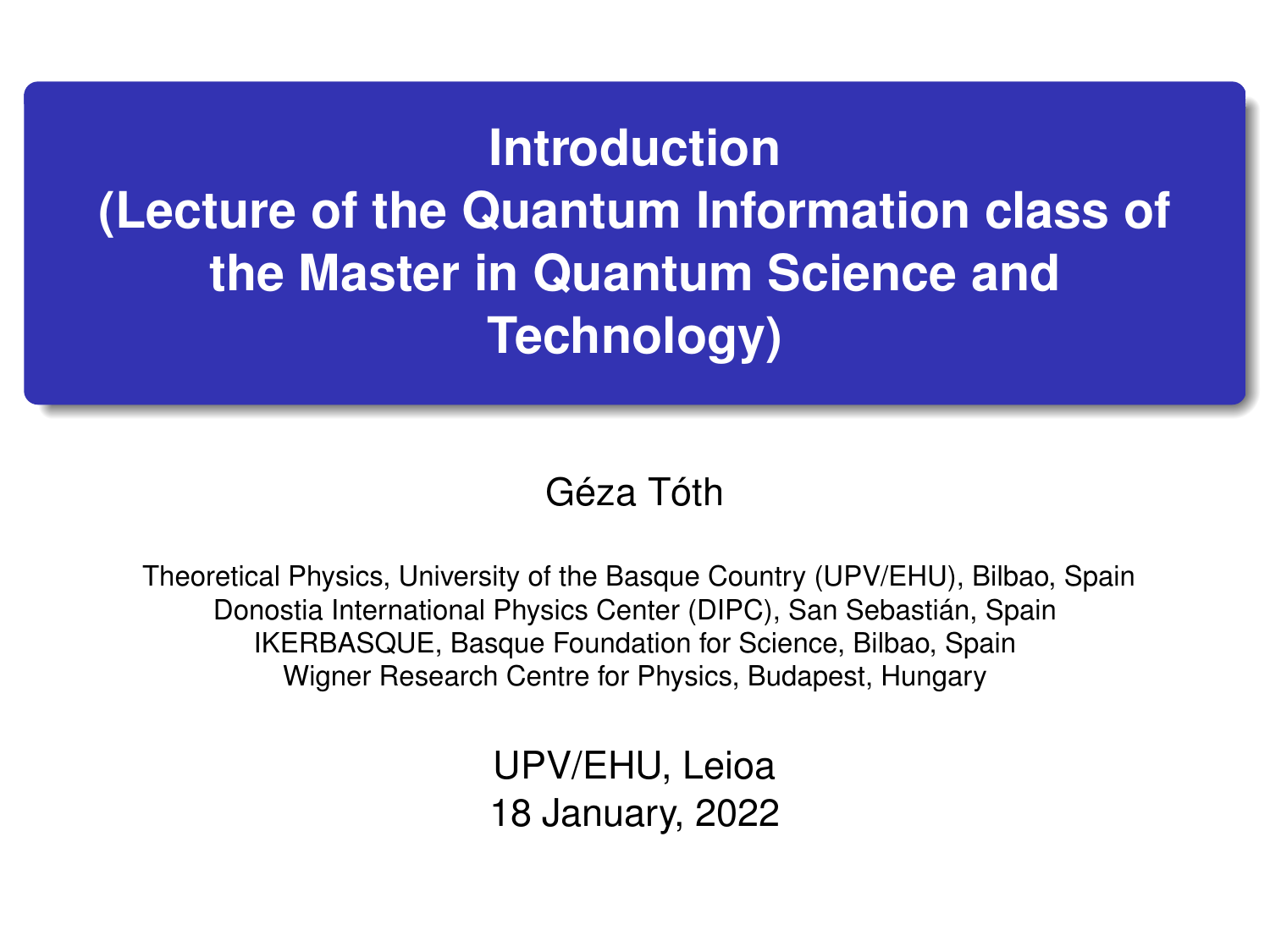<span id="page-1-0"></span>

[Motivation to study quantum information science](#page-1-0)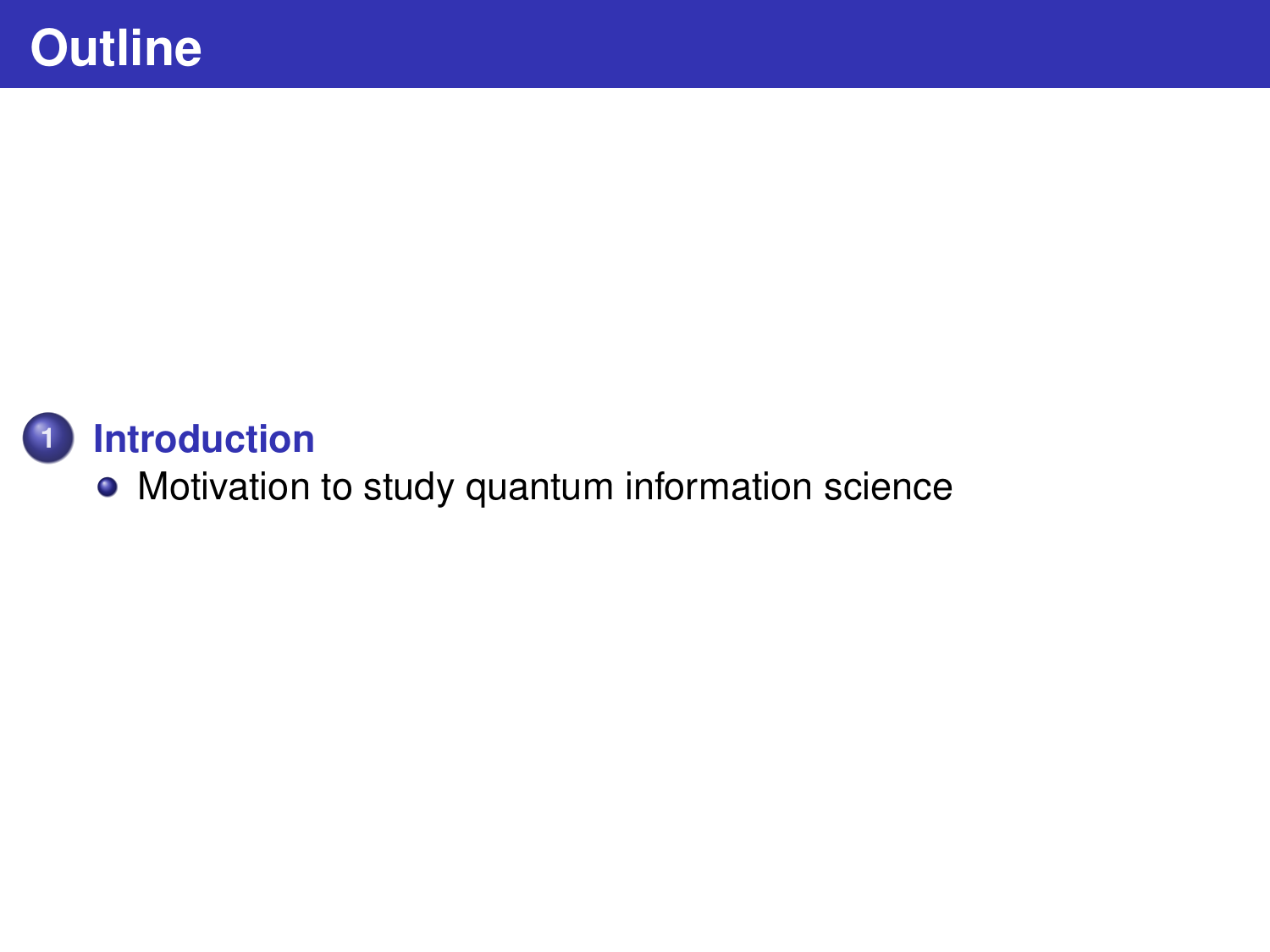## **What is quantum information?**

Interdisciplinary field based on

- Quantum mechanics (typically nonrelativistic)
	- Schrödinger equation, derived in 1924
	- John von Neumann, E. P. Wigner





- Quantum optics,
	- Photodetection and the statistics of light, coherent states, etc., George Sudarshan, Roy J. Glauber, and Leonard Mandel, 1950's, 1960's
	- Roy Glauber, Nobel Prize 2005
- Computer science
	- Computational complexity theory, analysis of algorithms and computability theory.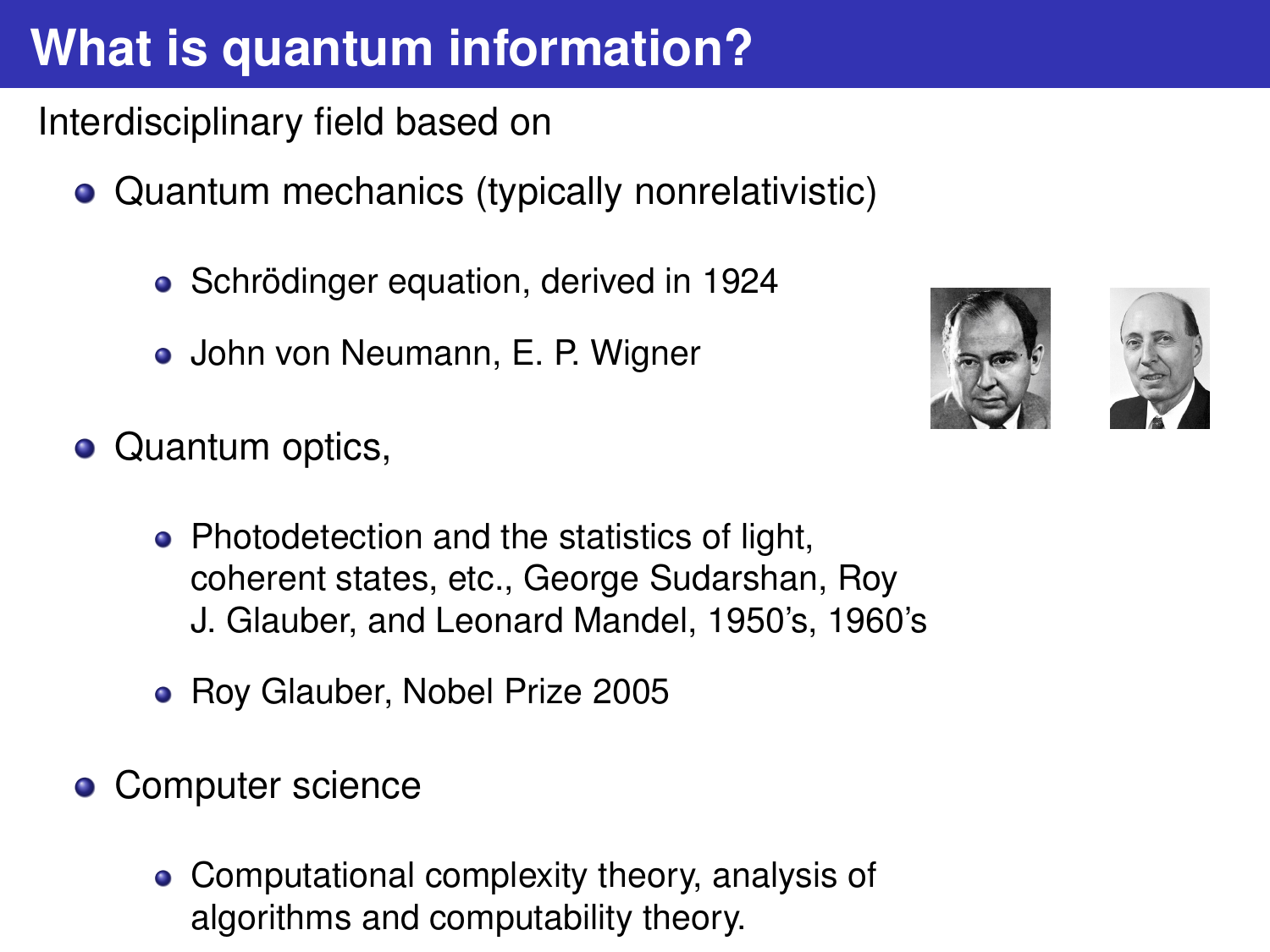- Unlike many areas of physics, it has a constructive side.
- Very often the goal is to create quantum states of very many particles experimentally, or to make a quantum computer.
- The theory is trying to help this development.